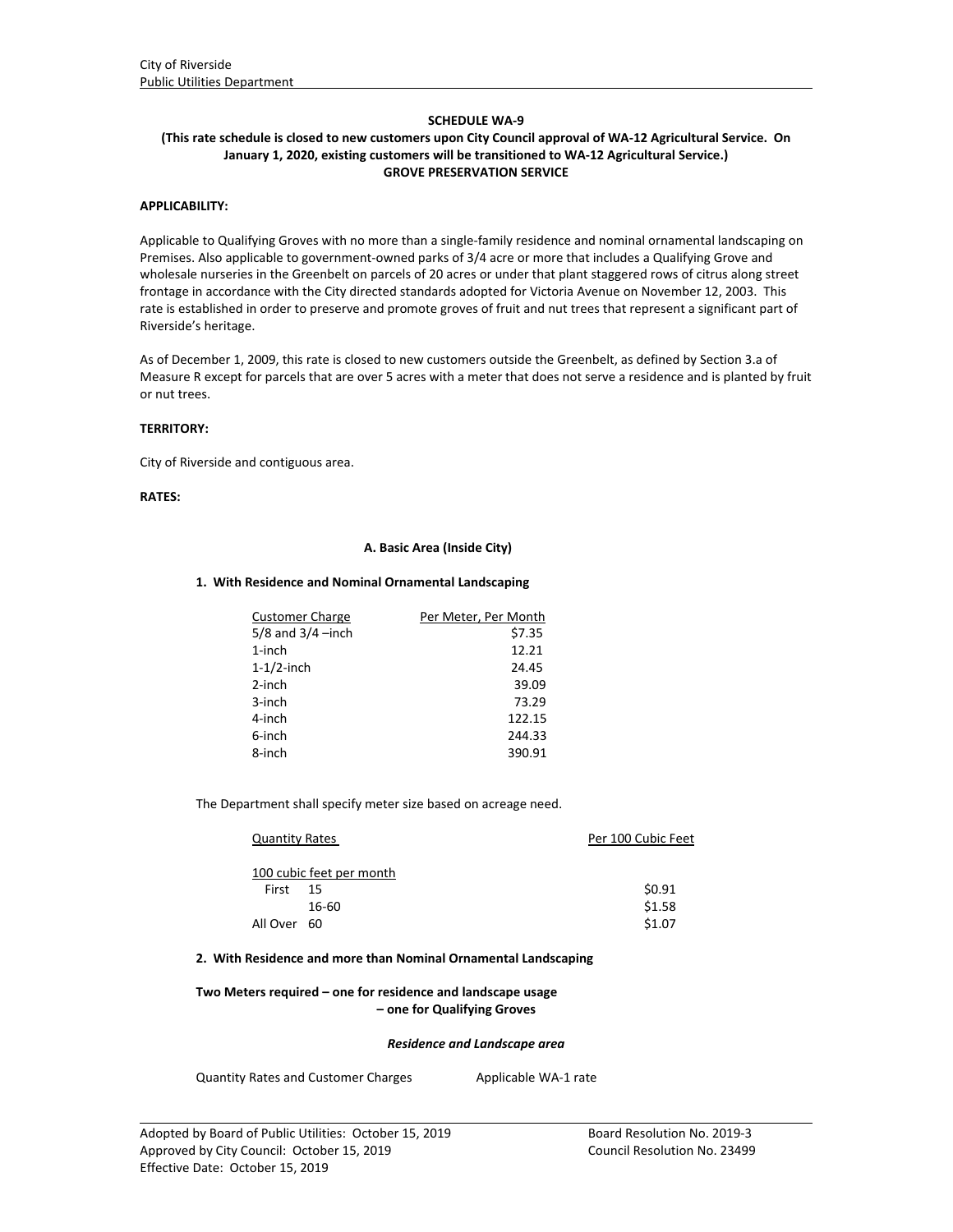Schedule WA‐9 Grove Preservation Service ‐2‐

| <b>Qualifying Groves</b> |                      |  |
|--------------------------|----------------------|--|
| <b>Customer Charge</b>   | Per Meter, Per Month |  |
| $5/8$ and $3/4$ -inch    | \$7.35               |  |
| $1$ -inch                | 12.21                |  |
| $1-1/2$ -inch            | 24.45                |  |
| $2$ -inch                | 39.09                |  |
| 3-inch                   | 73.29                |  |
| 4-inch                   | 122.15               |  |
| 6-inch                   | 244.33               |  |
| 8-inch                   | 390.91               |  |

The Department shall specify meter size based on acreage need.

| <b>Quantity Rates</b>        | Per 100 Cubic Feet |
|------------------------------|--------------------|
| All 100 cubic feet per month | \$1.07             |

## **3. Without Residence**

| \$7.35                                           |
|--------------------------------------------------|
| 12.21                                            |
| 24.45                                            |
| 39.09                                            |
| 73.29                                            |
| 122.15                                           |
| 244.33                                           |
| 390.91                                           |
| $\sim$ $\sim$ $\sim$ $\sim$ $\sim$ $\sim$ $\sim$ |

The Department shall specify meter size based on acreage need.

Quantity Rate **Calculation** Rev. 2012 Per 100 cubic Feet All 100 cubic feet per month \$1.07

# **B. Surcharge Area Outside City**

Charges shall be the amount computes at the Quantity Rates and the Customer charge set forth in the Basic Area of this schedule multiplied by 1.47.

# **SPECIAL CONDITIONS**

- 1. A Qualifying Grove inside the Greenbelt is defined as a cluster of at least 75 or more Qualifying Trees on 3/4 acre or more. A Qualifying Grove outside the Greenbelt is defined as a cluster of at least 75 or more Qualifying Trees on 5 acres or more with a meter that does not serve a residence and is planted by Qualifying Trees. Qualifying Trees intermingled with nominal ornamental landscaping shall be considered part of the nominal ornamental landscaping and shall not be counted in determining whether the required quantity of Qualifying Trees are present on the Premises.
- 2. Wholesale nurseries located within the Greenbelt may qualify for this rate if such nurseries plant at least two rows (three rows for nurseries located along Victoria Avenue) of non‐dwarf citrus trees along the street frontage of their Premises sufficient to screen nursery from view. Such planting shall be done in accordance with any City adopted standards or designs for standard spacing and placement of individual trees and rows of trees. Customer shall be responsible for the long term maintenance of the citrus trees, including irrigation.
- 3. Qualifying Trees is defined as those trees bearing edible fruits or nuts listed on the Qualifying Trees List maintained in the offices of the Department. The Qualifying Trees List shall be established and modified from time to time by resolution of the Board of Public Utilities.

<u> 1989 - Johann Stoff, amerikansk politiker (d. 1989)</u>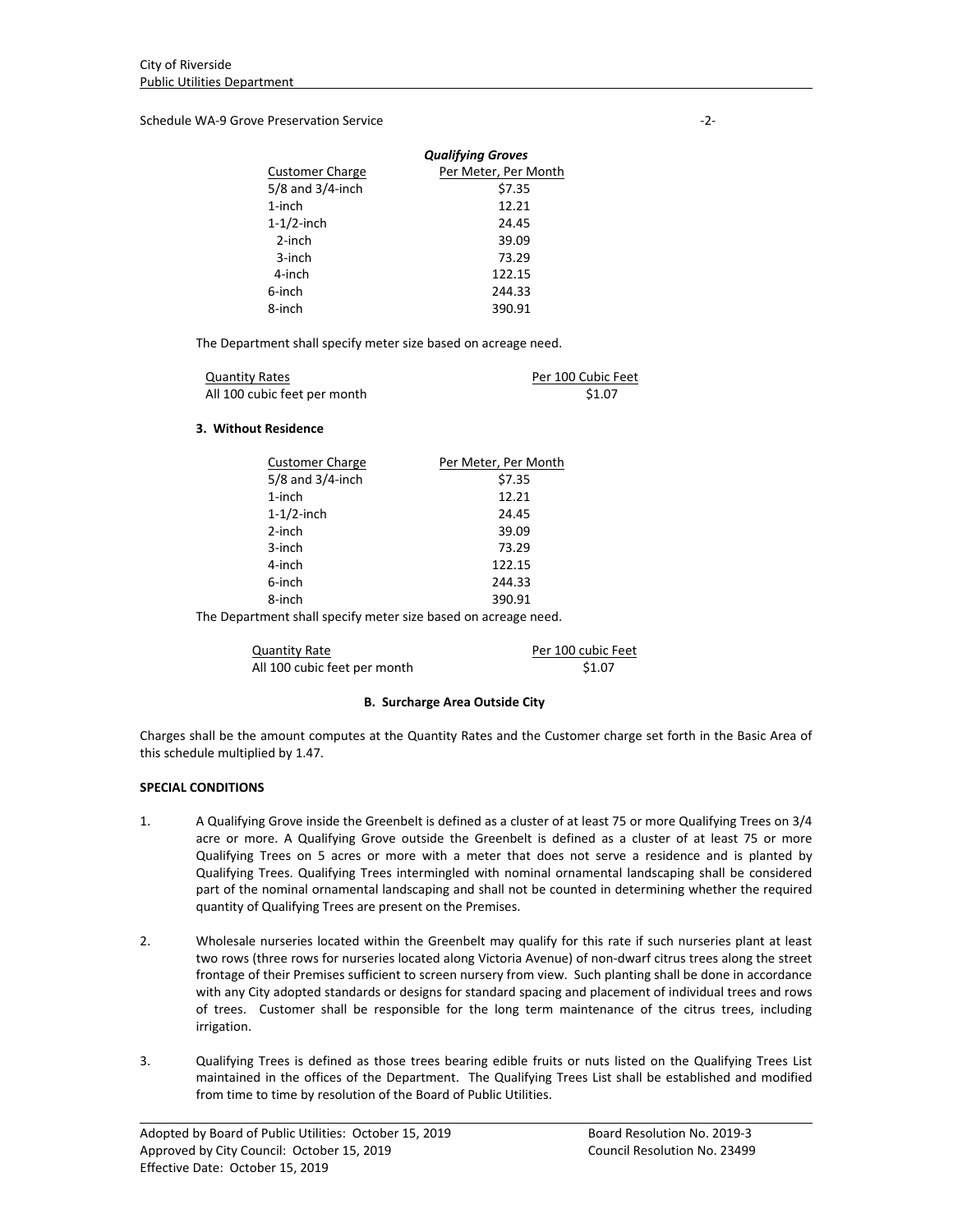## Schedule WA‐9 Grove Preservation Service ‐3‐

- 4. Nominal Ornamental Landscaping is defined as plants other than Qualifying Trees and hardscaping, covering in the aggregate not more than the greatest of 1/4 acre or 5% of total Premises acreage.
- 5. If staff determines that WA‐9 is not applicable, the Customer may appeal the determination, following the requirements set out in Part A of the "General Provisions" section of the Water Rules and Rate Schedules.
- 6. Water Conservation Surcharge

The rates and charges above are subject to a surcharge (Water Conservation Surcharge) as adopted via City Council Resolution No. 22675 on April 22, 2014 and such surcharge as in effect from time to time. The Water Conservation Surcharge will be applied to the Customer's total water usage charge including without limitation the quantity rates, customer and minimum charge for the applicable billing period.

# 7. Applicable Rate Schedule

a. Applicable Rate Schedule

For Customers applying for service at an existing service address, the Utility will assign a water rate schedule based on the characteristics of the service address. The Utility will presume that any water rate previously assigned to that service address is the appropriate schedule, unless the Customer requests a review for another applicable rate schedule, rate, or optional provision. In certain situations when a Customer does not qualify for a water rate previously assigned to that service address, the Utility will assign the applicable rate to the Customer. The Utility assumes no responsibility for advising the Customer of lower optional rates under existing schedules available as a result of the Customer's changes to the characteristics of the service address.

b. Change of Rate Schedule

A change to the applicable rate schedule may be made if the Utility determines that the Customer no longer qualifies for the assigned rate schedule. The change will become effective for service rendered after the next regular meter reading following verification and approval by the Utility of such eligibility. Any change in rate schedules pursuant to this section shall be made prospectively only.

# 8. Water General Fund Transfer

The Water General Fund Transfer is a component of every customer's water bill, and is a transfer of up to 11.5% of revenues from the Water Fund to the City's General Fund. On June 4, 2013, the voters of the City of Riverside approved the Water General Fund Transfer as a general tax, pursuant to Article 13.C of the California Constitution.

### **ENERGY COST ADJUSTMENT FOR PUMPING WATER:**

The Quantity Rates shall be subject to an energy cost adjustment relating to increases and decreases in the cost of electric power for pumping water. This energy cost adjustment shall apply to each one hundred cubic feet (CCF) of sales to which Quantity Rates apply.

Determination of the adjustment factor shall be made at the beginning of each quarter, with the initial adjustment beginning February 1, 1983.

The energy cost adjustment shall be calculated by dividing the CCF of metered water sold in each quarter into the total dollar amount of fuel cost adjustments plus any base rate increases imposed by power suppliers for pumping water during that quarter:

<u> 1989 - Johann Stoff, amerikansk politiker (d. 1989)</u>